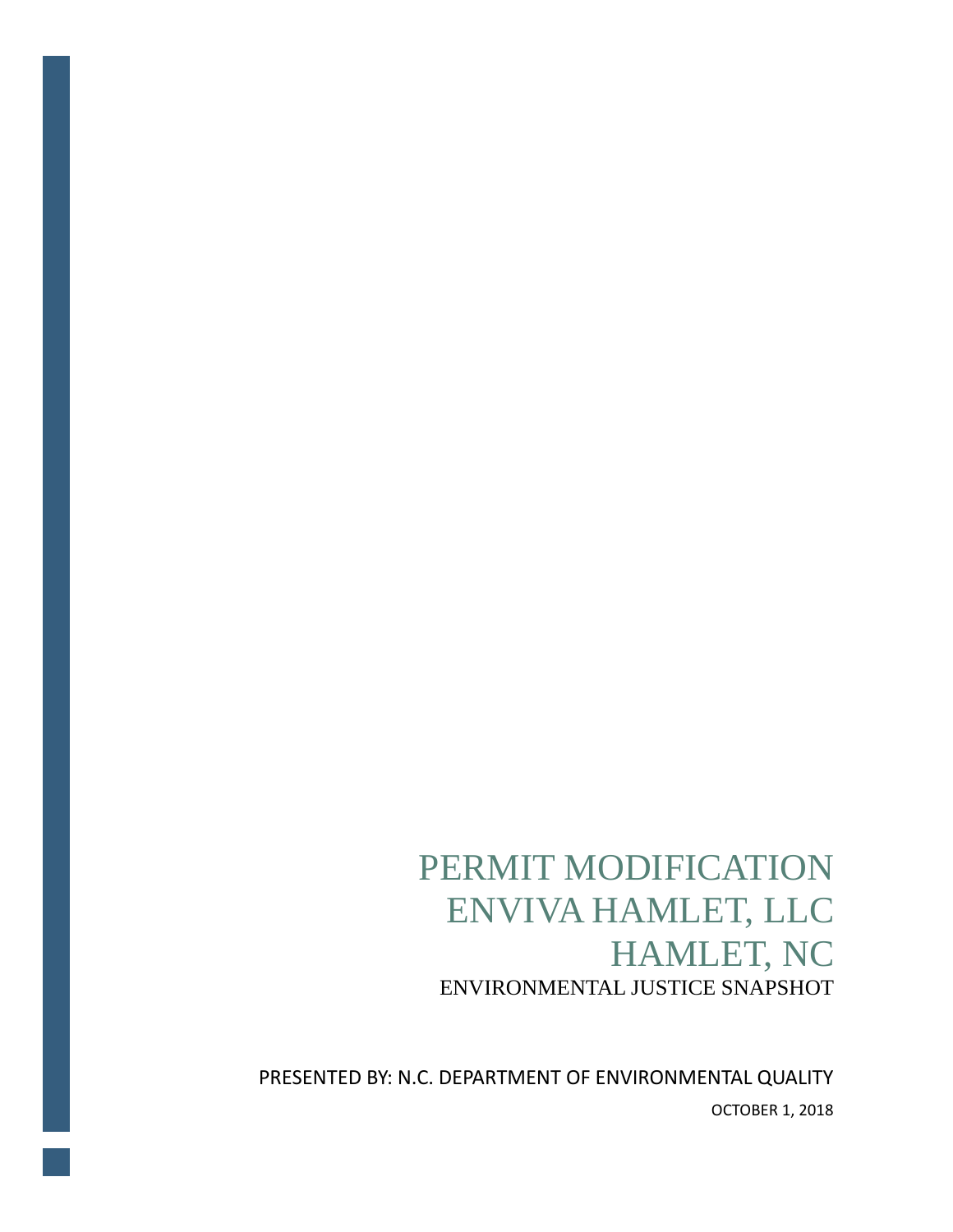## 1 EJ Snapshot

The EJ Snapshot is an initial look at the demographics and socioeconomics of the surrounding community area. This would include information within a determined radius by the Department, (decennial census year – race and poverty), (most current ACS census range - per Capita income and Ability to speak English), current NC Commerce county tier, and yes/no – native American territory. The EJ Snapshot does not include a reconnaissance of the community.

A snapshot will be conducted at the beginning of the application process when a full EJ report is already requested. This will be distributed to interested community members (if known) and posted to the DEQ website with the relevant permit application before the close of the public comment period. This will encourage EJ Report suggestions from the surrounding community, industry, and environmental groups during the comment period.

An EJ snapshot may also be conducted in lieu of an EJ report in some circumstances. This could be based on community interest, public interest, hot topic, national interest, new technology, new facility, coal ash, etc.

It is important to keep in mind the following limitations of this study: census data is from 2010 and may be outdated; the more recent census data up through 2016 are estimates; EJSCREEN does not provide all of the data categories that were used in this analysis so the census tract and county data cannot be compared to the radius used surrounding the facility boundary; census tracts can still be large areas and do not allow for exact locations of each population; some of the census tracts overlap with the two-mile radius only slightly; and the department cannot determine which populations are in that small amount of overlap.

The Department has assessed a snapshot of the demographic and socioeconomic data of the communities surrounding the Enviva Hamlet, LLC facility to foster communication prior to the Division of Air Quality's discussion on the permit modification for enhanced emission controls. This in turn will result in a completed EJ Report by the Department once community comments are incorporated from the public comment period.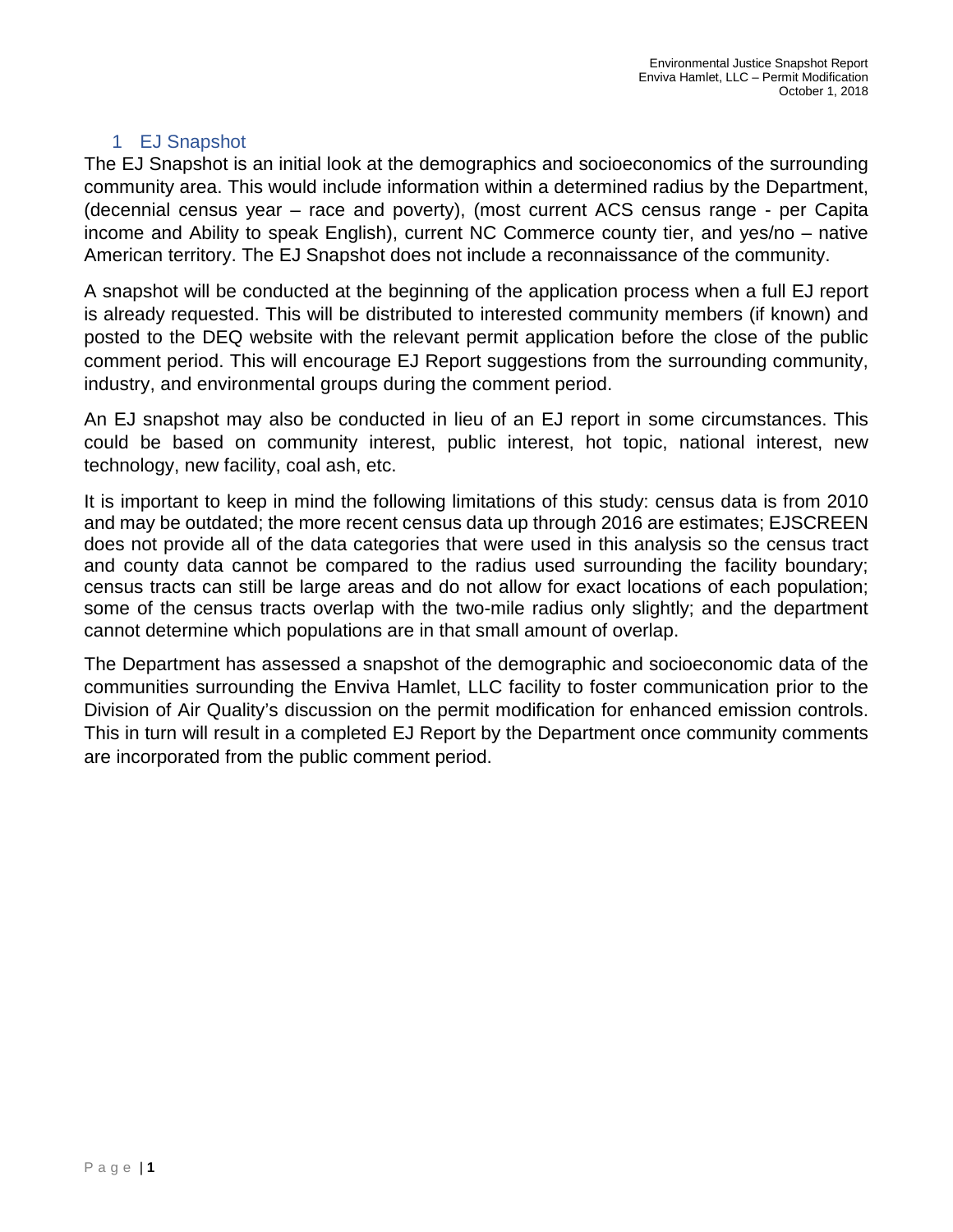#### 2 Environmental Justice Evaluation

Environmental justice is the fair treatment and meaningful involvement of all people regardless of race, color, national origin, or income, with respect to the development, implementation, and enforcement of environmental laws, regulations, and policies (US EPA). The final report will examine the demographic and environmental conditions in Richmond County, as well as census tracts, and the two-mile radius around the property boundary of the Enviva Pellets Hamlet, LLC facility. Finally, the demographics of the entire state of North Carolina are also considered as they relate to both the county and local census tract and radius settings.

The North Carolina Department of Environmental Quality (NCDEQ) has assessed the permit application and the potential impact on communities surrounding the requested modified facility operation by reduced emission sources and implementation of control technology. The Environmental Justice Assessment Report will include:

- Permit modification application submitted by Enviva Pellets Hamlet, LLC.
- Point Source Emission Units
- Potential Emissions from the wood pellet manufacturing plant process
- Regulatory Evaluation
- Compliance Assurance Monitoring
- Facility-Wide Air Toxics
- Modeled Emissions Rates
- Study of area demographics are determined by utilizing the EPA Environmental Justice tool (EJSCREEN)<https://ejscreen.epa.gov/mapper/> and current, available census data. <http://factfinder.census.gov/faces/nav/jsf/pages/index.xhtml>
- Comparison of area demographics to project county census data.

As of September 28, 2018, the following events have not occurred, but will take place prior to the Division of Air Quality's public hearing.

- A confirmation site visit to ensure current available census data was accurate.
- Communication with public and public officials in neighboring communities.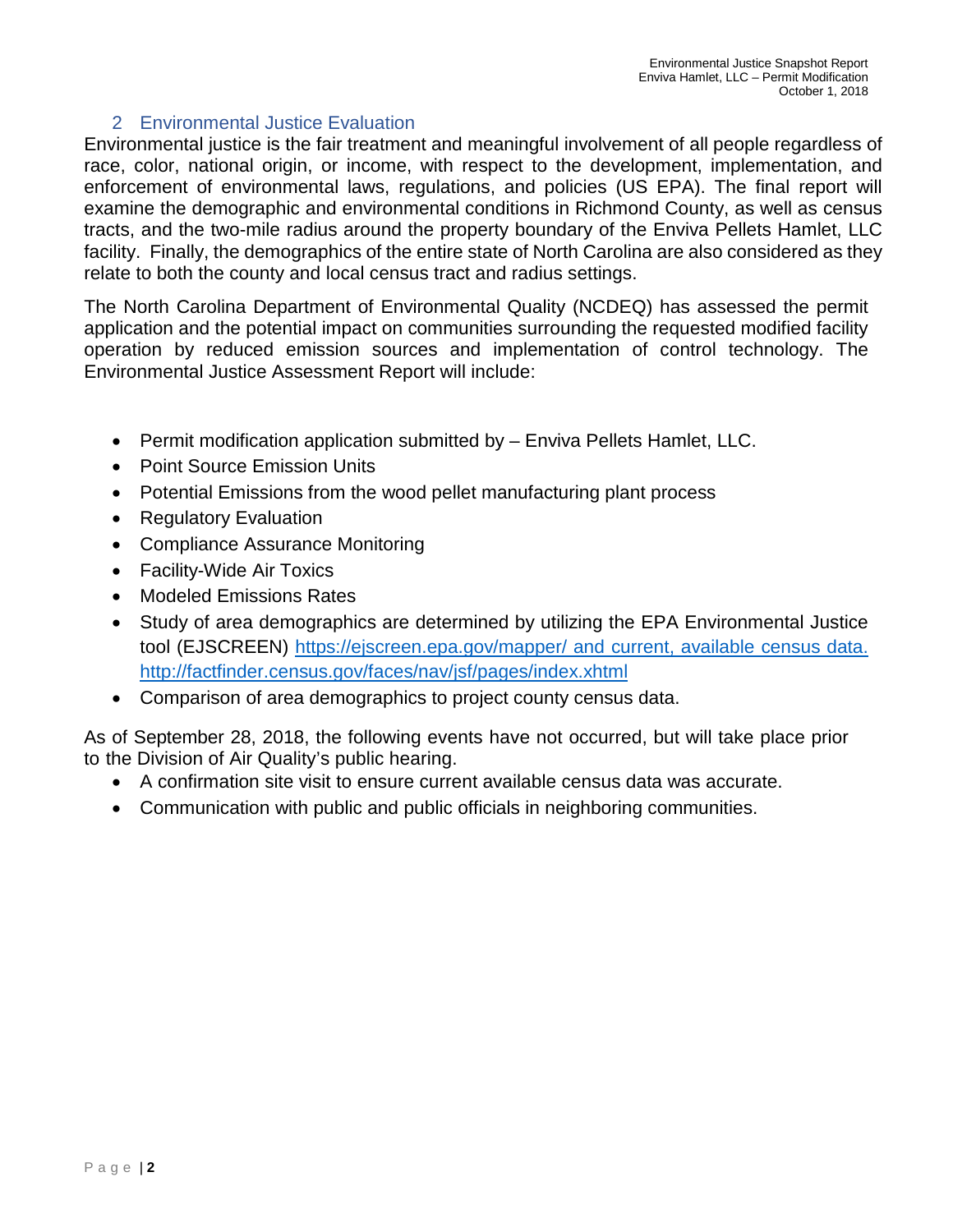## 3 Proposed Project

Enviva Pellets Hamlet, LLC (Enviva) has requested a modification to their existing permit to install additional air pollution control equipment which will reduce their overall emissions profile for volatile organic compound (VOC), Hazardous Air Pollutants (HAP) and particulate matter (PM).

Enviva was initially permitted to construct a wood pellets manufacturing plant in Richmond County, North Carolina under the authorization of North Carolina Division of Air Quality (NC DAQ) permit 10365R00 on March 29, 2016. Enviva's proposed modifications include installing air pollution control devices that will lower the current permitted emission rates. The reductions in permitted emissions will allow the facility to comply with a Prevention of Significant Deterioration (PSD) permit avoidance limit. The PSD avoidance limit will require the facility to remain below 250 tons per year (tpy) for each criteria pollutant.

Enviva's emission reduction modifications will include:

- Installation of a regenerative thermal oxidizer following the currently permitted dryer wet electrostatic precipitator (WESP) for VOC, HAP and PM emissions control;
- Remove the Green Wood Hammermill cyclones from the permit and recirculate the exhaust to reduce VOC, HAP and PM emissions;
- Install one wet scrubber on the pellet cooler product recovery cyclones to reduce PM emissions;
- Install a regenerative catalytic oxidizer, to control combined emissions of VOC, HAP and PM from the pellet coolers and pellet mills;
- Decrease the amount of wood that can bypass the Dry Hammermills from 25% to 15%;
- Remove the hammermill area emission point (which will no longer be an emission point);
- Change the number of Pellet Loadout Bins from eight (8) to two (2);
- Remove the truck loadout station emission point pellets will now be loaded into hopper rail cars that are entirely enclosed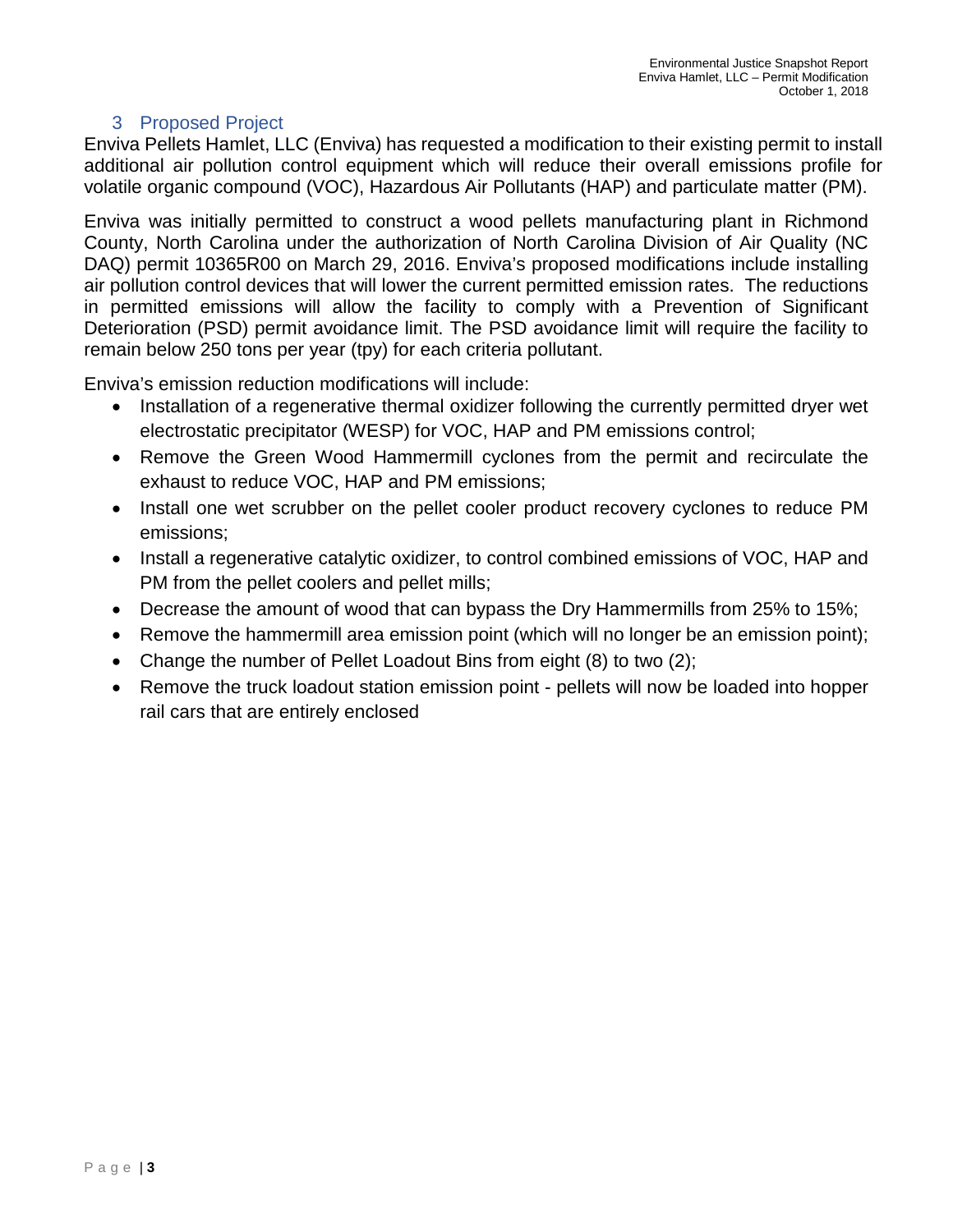## 4 Geographic Area

The facility is located at 1125 North NC Highway 177 Hamlet, NC, 28345 (Richmond County). The highest off-site ambient air impacts from the Enviva Hamlet dispersion modeling occur at the plant fence line. Enviva's contribution to the total impact is over 99%. As such the two-mile radius for analyzing the local demographics and socioeconomics was used. (Figure 1).



*Figure 1. Facility location with two-mile radius.*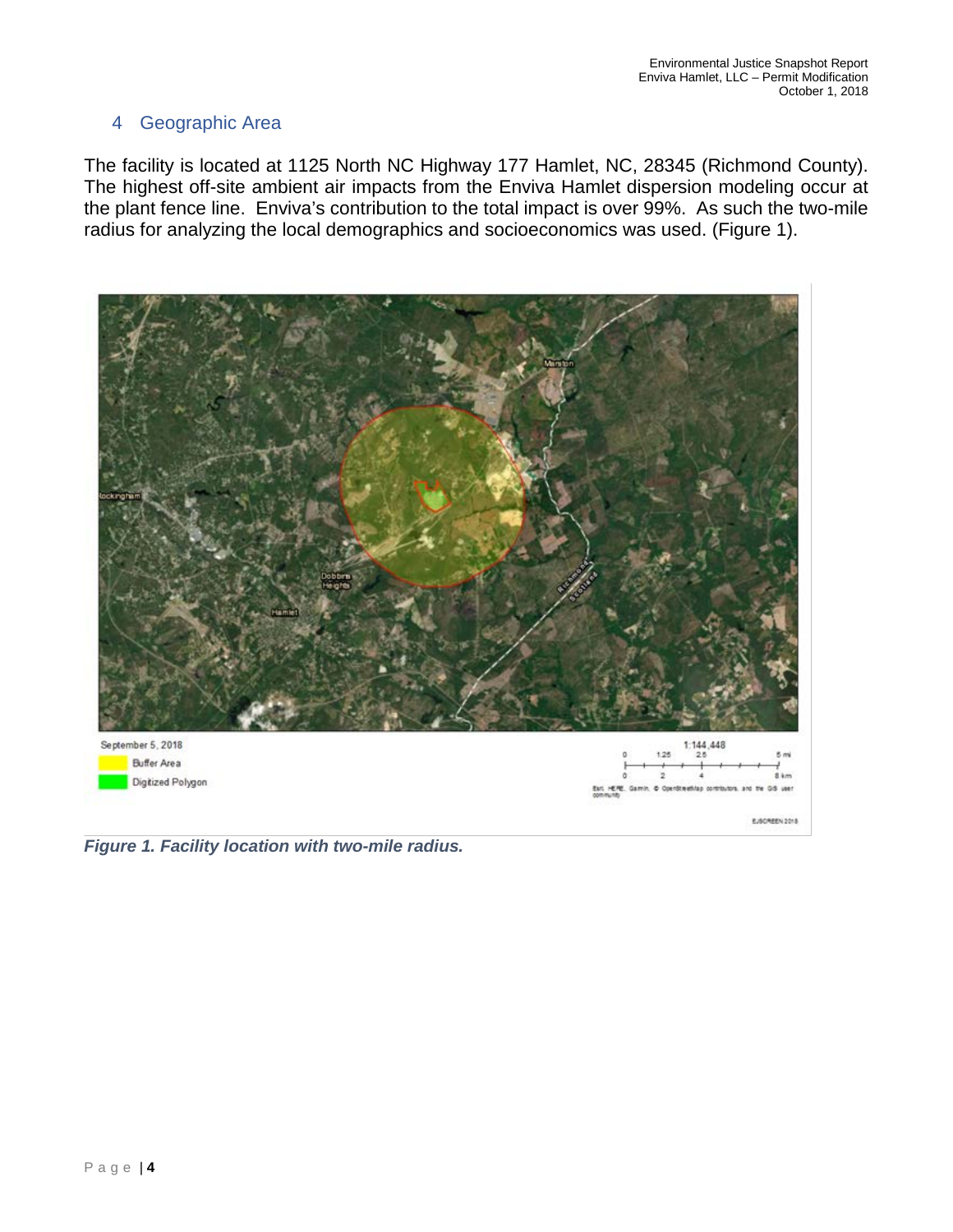## Regional Setting

Richmond County is designated as Tier 1 county by NC Department of Commerce. Tier 1 counties must have less than 12,000 people or be a county with a population less than 50,000 people and a poverty rate of 19% or greater. Richmond County has been designated as Tier 1 for at least the last two consecutive years. The two-mile radius used in this analysis stays within Richmond County and is encompassed by census tracts 9710 and 9711 (Figure 2). Census tracts are small, relatively permanent statistical subdivisions of a county with a unique numeric code (US Census Bureau). The two census tracts do not encompass any Federal or State American Indian Reservation, Off-Reservation Trust Land, Statistical Area, Designated Tribal Area, or Native Regional Corporation. However, this does not mean, there is not the presence of Native American or Alaska Native persons living within Census Tracts 9710 and 9711.



*Figure 2. Census tracts and counties around facility location.*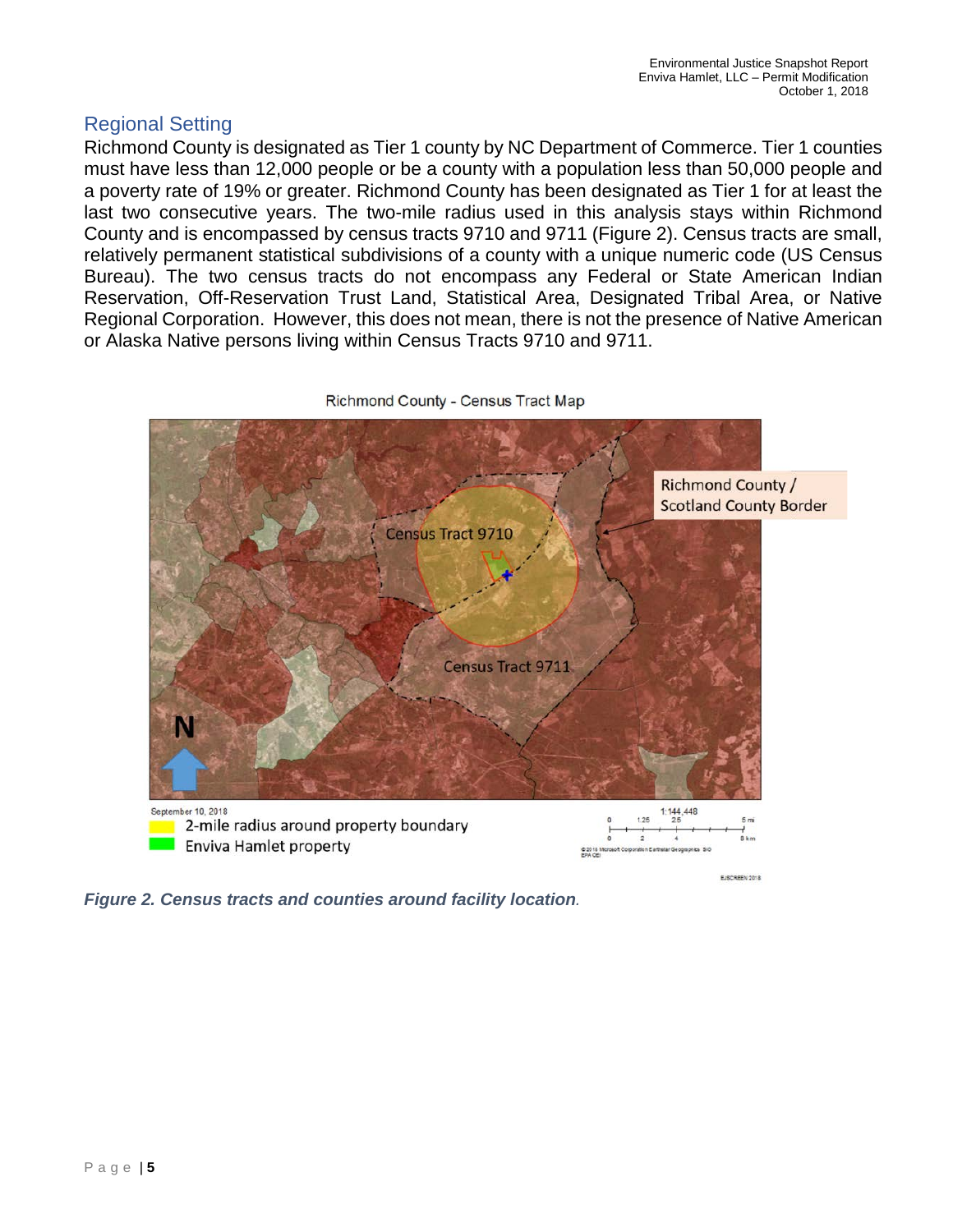|                                            | North Carolina |         | <b>Richmond County</b> |         |  |
|--------------------------------------------|----------------|---------|------------------------|---------|--|
| Race and Ethnicity                         | <b>Number</b>  | Percent | <b>Number</b>          | Percent |  |
| <b>Total Population</b>                    | 9,535,483      | 100.0   | 46,639                 | 100     |  |
| White                                      | 6,528,950      | 68.5    | 28,072                 | 60.2    |  |
| <b>Black or African American</b>           | 2,048,628      | 21.5    | 14,269                 | 30.6    |  |
| American Indian or Alaska Native           | 122,110        | 1.3     | 1,173                  | 2.5     |  |
| Asian                                      | 208,962        | 2.2     | 431                    | 0.9     |  |
| Native Hawaiian and Other Pacific Islander | 6,604          | 0.1     | 26                     | 0.1     |  |
| Some other Race                            | 414,030        | 4.3     | 1,700                  | 3.6     |  |
| Two or More Races                          | 206,199        | 2.2     | 968                    | 2.1     |  |
| HISPANIC OR LATINO (of any race)           | 800,120        | 8.4     | 2,741                  | 5.9     |  |
| Mexican                                    | 486.960        | 5.1     | 2,163                  | 4.6     |  |
| Puerto Rican                               | 71,800         | 0.8     | 130                    | 0.3     |  |
| Cuban                                      | 18,079         | 2.3     | 30                     | 0.1     |  |
| Other Hispanic or Latino                   | 223,281        | 2.3     | 418                    | 0.9     |  |

#### *Table 1. Regional Setting - Race and Ethnicity*

<sup>1</sup> Mexican is considered a sub-group of Hispanic or Latino. These subgroups are a portion of the total percentage of Hispanic or Latino of any race.

|                                                                                                                                                                                                                       | Project Area -<br>1 Mile |                |               | Project Area -<br>2 Miles | Census Tract 9710 |          | Census Tract 9711 |          |  |
|-----------------------------------------------------------------------------------------------------------------------------------------------------------------------------------------------------------------------|--------------------------|----------------|---------------|---------------------------|-------------------|----------|-------------------|----------|--|
| Race and Ethnicity                                                                                                                                                                                                    | <b>Number</b>            | Percent        | <b>Number</b> | Percent                   | <b>Number</b>     | Percent  | Number            | Percent  |  |
| <b>Total Population</b>                                                                                                                                                                                               | 330                      | 100            | 1,047         | 100                       | 4,174             | 100.0    | 4,390             | 100.0    |  |
| White                                                                                                                                                                                                                 | 321                      | 72             | 741           | 71                        | 1,732             | 41.5     | 2,255             | 51.4     |  |
| <b>Black or African American</b>                                                                                                                                                                                      | 66                       | 20             | 221           | 21                        | 2,199             | 52.7     | 1,658             | 37.8     |  |
| American Indian or Alaska<br><b>Native</b>                                                                                                                                                                            | 6                        | 2              | 24            | 2                         | 55                | 1.3      | 274               | 6.2      |  |
| Asian                                                                                                                                                                                                                 | 6                        | $\overline{2}$ | 16            | $\overline{2}$            | 36                | 0.9      | 11                | 0.3      |  |
| Native Hawaiian and Other<br>Pacific Islander                                                                                                                                                                         | 0                        | $\Omega$       | 1             | $\Omega$                  | 7                 | 0.2      | 1                 | 0.0      |  |
| Some other Race                                                                                                                                                                                                       | 5                        | 1              | 14            | 1                         | 41                | 1.0      | 30                | 0.7      |  |
| Two or More Races                                                                                                                                                                                                     | 9                        | 3              | 30            | 3                         | 104               | 2.5      | 161               | 6.3      |  |
|                                                                                                                                                                                                                       |                          |                |               |                           |                   |          |                   |          |  |
| HISPANIC OR LATINO (of<br>any race)                                                                                                                                                                                   | 12                       | 4              | 36            | 3                         | 128               | 3.1      | 70                | 1.6      |  |
| Mexican                                                                                                                                                                                                               |                          |                |               |                           | 81                | 1.9      | 31                | 0.7      |  |
| Puerto Rican                                                                                                                                                                                                          |                          |                |               |                           | 21                | 0.5      | 22                | 0.5      |  |
| Cuban                                                                                                                                                                                                                 |                          |                |               |                           | 0                 | $\Omega$ | 2                 | $\Omega$ |  |
| Other Hispanic or Latino                                                                                                                                                                                              |                          |                |               |                           | 26                | 0.6      | 15                | 0.3      |  |
| All orange highlighted cells indicate a difference that is greater than 10% when compared to the county<br>All bolded and underlined cells indicate a difference that is greater than 10% when compared to the State. |                          |                |               |                           |                   |          |                   |          |  |

## **Table 2. Local Setting – Race and Ethnicity**

Source: US Census, 2010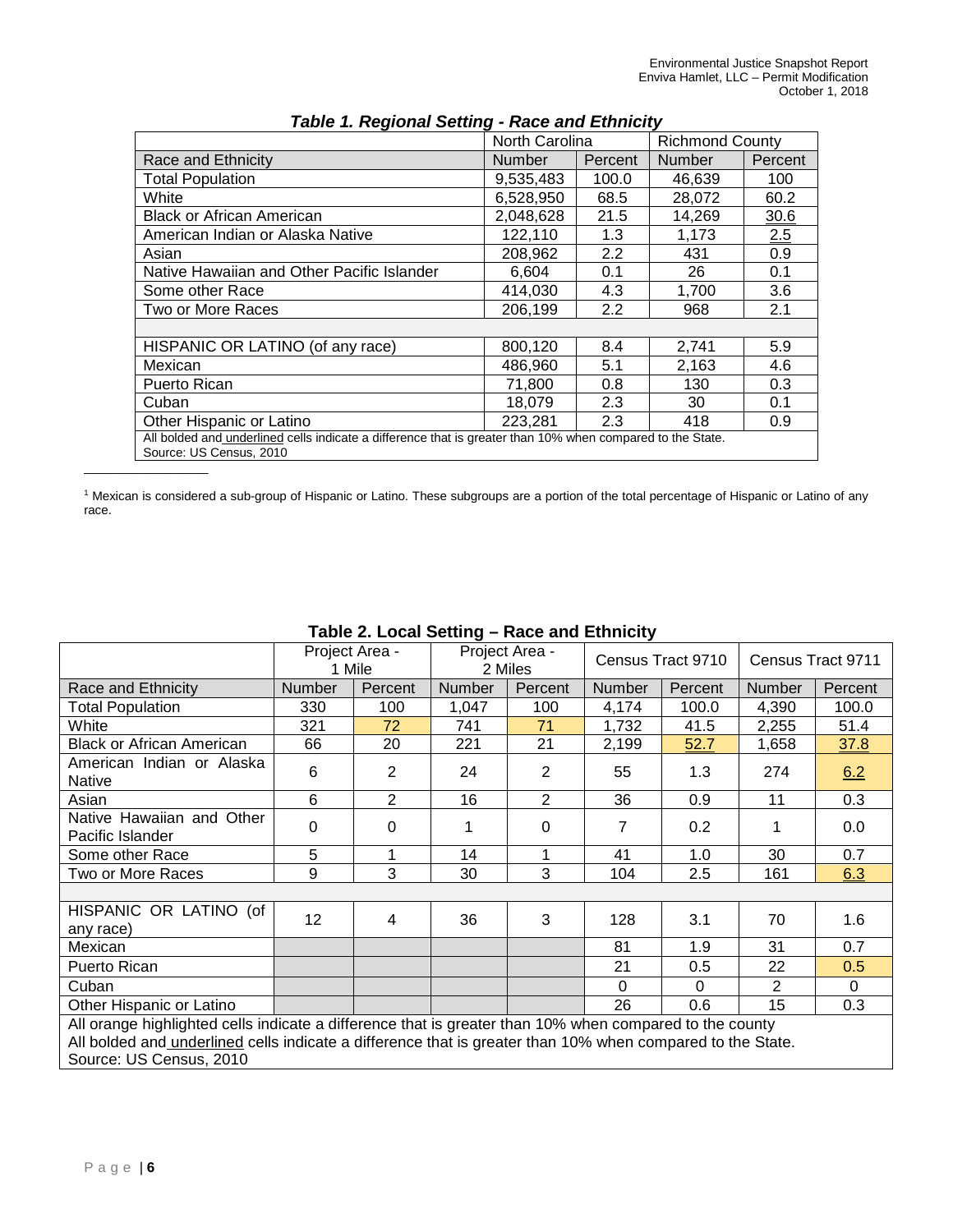| Subject                                             | Total     |                             | Below poverty level |                             | Percent below<br>poverty level |                             |  |  |  |
|-----------------------------------------------------|-----------|-----------------------------|---------------------|-----------------------------|--------------------------------|-----------------------------|--|--|--|
|                                                     | Estimate  | Margin<br>of Error<br>$+/-$ | Estimate            | Margin<br>of Error<br>$+/-$ | <b>Estimate</b>                | Margin<br>of Error<br>$+/-$ |  |  |  |
| Population for whom poverty status is<br>determined | 9,685,511 | 1,782                       | 1,631,704           | 17,281                      | 16.8                           | 0.2                         |  |  |  |
| <b>AGE</b>                                          |           |                             |                     |                             |                                |                             |  |  |  |
| Under 18                                            | 2,254,721 | 2,050                       | 539,417             | 8,484                       | 23.9                           | 0.4                         |  |  |  |
| 18 to 64                                            | 6,012,888 | 1,258                       | 955,430             | 9,789                       | 15.9                           | 0.2                         |  |  |  |
| 65 years and over                                   | 1,417,902 | 1,068                       | 136,857             | 2,562                       | 9.7                            | 0.2                         |  |  |  |
| <b>SEX</b>                                          |           |                             |                     |                             |                                |                             |  |  |  |
| Male                                                | 4,684,761 | 2,068                       | 719,985             | 8,902                       | 15.4                           | 0.2                         |  |  |  |
| Female                                              | 5,000,750 | 1,846                       | 911,719             | 9,880                       | 18.2                           | 0.2                         |  |  |  |
| RACE AND HISPANIC OR LATINO ORIGIN                  |           |                             |                     |                             |                                |                             |  |  |  |
| White                                               | 6,220,770 | 2,615                       | 718,254             | 11,602                      | 11.5                           | 0.2                         |  |  |  |
| <b>Black or African American</b>                    | 2,056,688 | 4,872                       | 537,538             | 7,834                       | 26.1                           | 0.4                         |  |  |  |
| American Indian and Alaska Native                   | 114,277   | 1,759                       | 32,101              | 1,831                       | 28.1                           | 1.5                         |  |  |  |
| Asian                                               | 248,665   | 1,763                       | 32,044              | 1,973                       | 12.9                           | 0.8                         |  |  |  |
| Native Hawaiian and Other Pacific<br>Islander       | 6,227     | 910                         | 1,229               | 363                         | 19.7                           | 5.3                         |  |  |  |
| Some other Race                                     | 293,512   | 8,038                       | 98,899              | 5,189                       | 33.7                           | 1.5                         |  |  |  |
| Two or more races                                   | 233,951   | 5,773                       | 57,525              | 2,970                       | 24.6                           | 1.1                         |  |  |  |
| Hispanic or Latino                                  | 867,229   | 835                         | 273,081             | 2,970                       | 24.6                           | 0.8                         |  |  |  |
| All individuals below:                              |           |                             |                     |                             |                                |                             |  |  |  |
| 50 percent of poverty level                         | 709,029   | 10,824                      |                     |                             |                                |                             |  |  |  |
| 125 percent of poverty level                        | 2,156,665 | 18,666                      |                     |                             |                                |                             |  |  |  |
| 150 percent of poverty level                        | 2,675,626 | 22,058                      |                     |                             |                                |                             |  |  |  |
| 185 percent of poverty level                        | 3,374,865 | 23,762                      |                     |                             |                                |                             |  |  |  |
| 200 percent of poverty level                        | 3,649,420 | 24,199                      |                     |                             |                                |                             |  |  |  |
| Source: US Census, 2012-2016 ACS 5-Year Estimates   |           |                             |                     |                             |                                |                             |  |  |  |

# *Table 3. Poverty Status -North Carolina*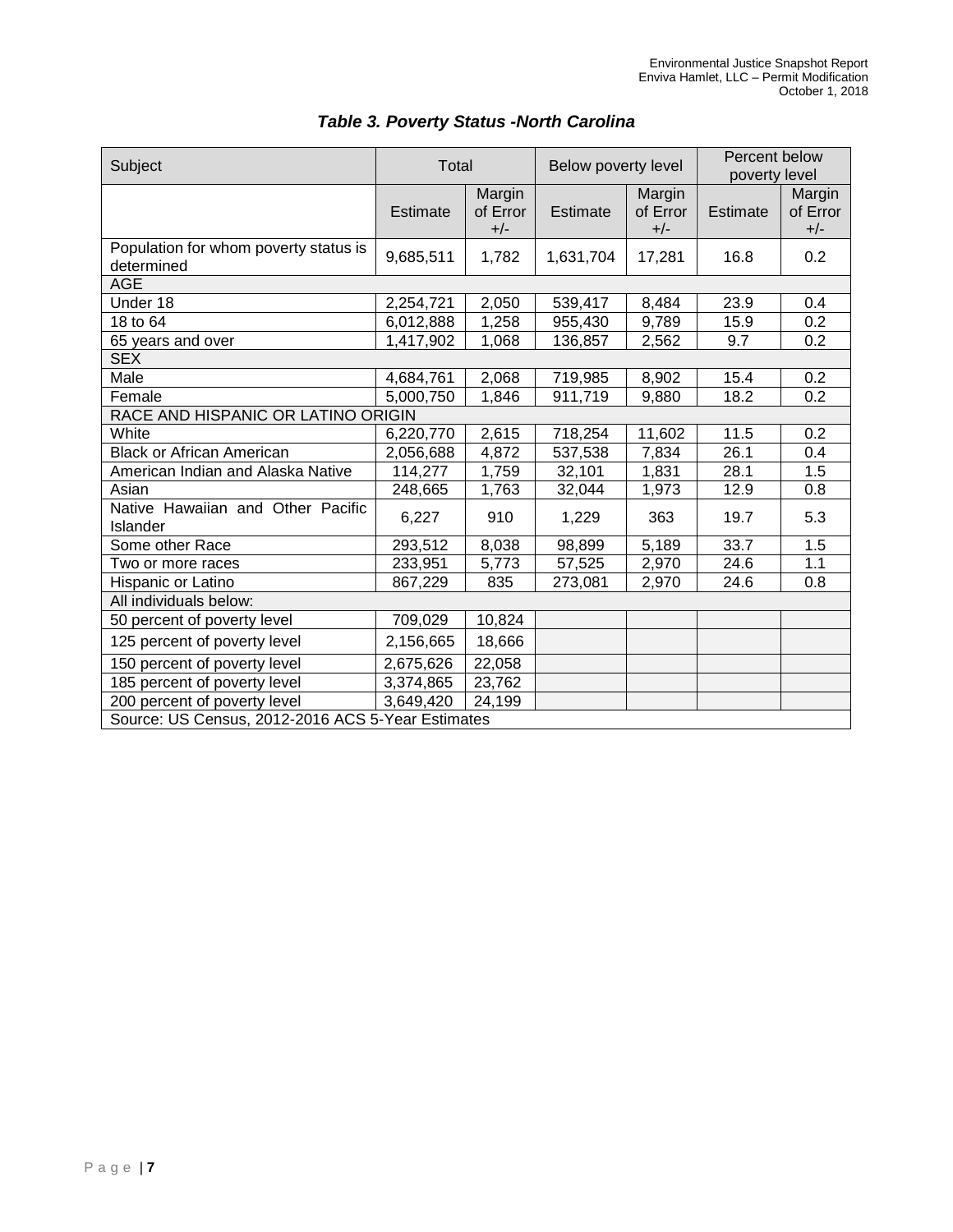|                                                                                                                                                                | <b>Richmond County</b> |                             |                     |                             |                                |                          |  |  |
|----------------------------------------------------------------------------------------------------------------------------------------------------------------|------------------------|-----------------------------|---------------------|-----------------------------|--------------------------------|--------------------------|--|--|
| Subject                                                                                                                                                        | Total                  |                             | Below poverty level |                             | Percent below poverty<br>level |                          |  |  |
|                                                                                                                                                                | Estimate               | Margin<br>of Error<br>$+/-$ | Estimate            | Margin<br>of Error<br>$+/-$ | Estimate                       | Margin of<br>Error $+/-$ |  |  |
| Population for whom poverty status is<br>determined                                                                                                            | 44,288                 | 253                         | 11,443              | 1,029                       | 25.8                           | 2.3                      |  |  |
| <b>AGE</b>                                                                                                                                                     |                        |                             |                     |                             |                                |                          |  |  |
| Under 18                                                                                                                                                       | 10,570                 | 94                          | 4,214               | 525                         | 39.9                           | 5.0                      |  |  |
| 18 to 64                                                                                                                                                       | 26,521                 | 232                         | 6,191               | 616                         | 23.3                           | 2.3                      |  |  |
| 65 years and over                                                                                                                                              | 7,197                  | 94                          | 1,038               | 182                         | 14.4                           | 2.5                      |  |  |
| <b>SEX</b>                                                                                                                                                     |                        |                             |                     |                             |                                |                          |  |  |
| Male                                                                                                                                                           | 20,865                 | 368                         | 5,010               | 549                         | 24.0                           | 2.6                      |  |  |
| Female                                                                                                                                                         | 23,423                 | 273                         | 6,433               | 673                         | 27.5                           | 2.8                      |  |  |
| RACE AND HISPANIC OR LATINO ORIGIN                                                                                                                             |                        |                             |                     |                             |                                |                          |  |  |
| White                                                                                                                                                          | 25,863                 | 150                         | 4,690               | 621                         | 18.1                           | 2.4                      |  |  |
| <b>Black or African American</b>                                                                                                                               | 13,809                 | 331                         | 5,007               | 667                         | 36.3                           | 4.7                      |  |  |
| American Indian and Alaska Native                                                                                                                              | 919                    | 173                         | 232                 | 118                         | 25.2                           | 12.0                     |  |  |
| Asian                                                                                                                                                          | 122                    | 125                         | 20                  | 26                          | 16.4                           | 25.6                     |  |  |
| Native Hawaiian and Other Pacific Islander                                                                                                                     |                        | 25                          |                     | 25                          |                                |                          |  |  |
| Some other Race                                                                                                                                                | 331                    | 204                         | 46                  | 60                          | 13.9                           | 17.9                     |  |  |
| Two or more races                                                                                                                                              | 1,025                  | 282                         | 322                 | 198                         | 31.4                           | 16.6                     |  |  |
| Hispanic or Latino                                                                                                                                             | 2,638                  | 114                         | 1,183               | 375                         | 44.8                           | 14.7                     |  |  |
| All individuals below:                                                                                                                                         |                        |                             |                     |                             |                                |                          |  |  |
| 50 percent of poverty level                                                                                                                                    | 5,421                  | 856                         |                     |                             |                                |                          |  |  |
| 125 percent of poverty level                                                                                                                                   | 15,106                 | 1,202                       |                     |                             |                                |                          |  |  |
| 150 percent of poverty level                                                                                                                                   | 17,840                 | 1,169                       |                     |                             |                                |                          |  |  |
| 185 percent of poverty level                                                                                                                                   | 20,963                 | 1,169                       |                     |                             |                                |                          |  |  |
| 200 percent of poverty level                                                                                                                                   | 22,827                 | 1,178                       |                     |                             |                                |                          |  |  |
| All bolded and underlined cells indicate a difference that is greater than 5% when compared to the State.<br>Source: US Census, 2012-2016 ACS 5-Year Estimates |                        |                             |                     |                             |                                |                          |  |  |

# *Table 4. Poverty Status -Richmond County*

ŕ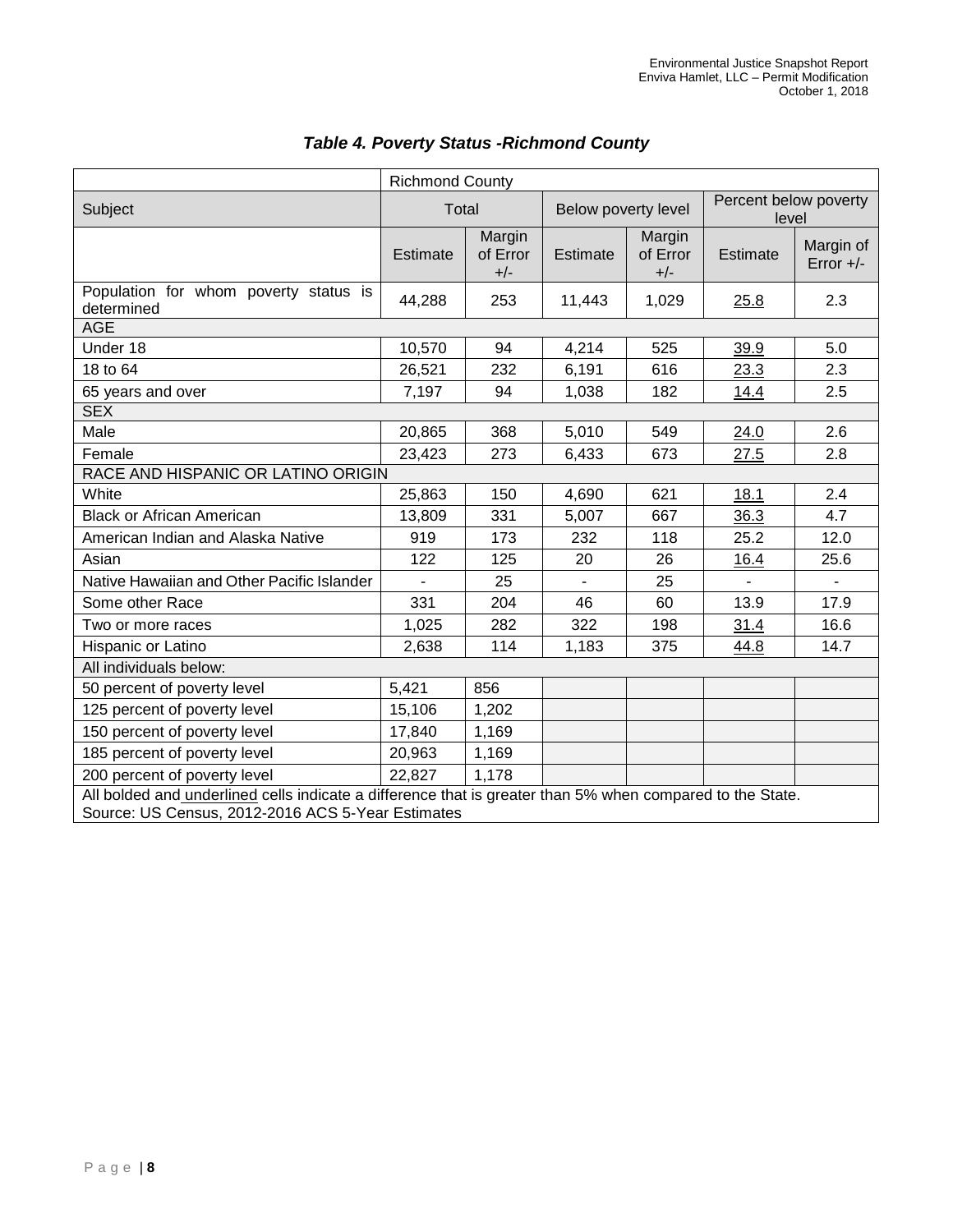## *Table 5. Poverty Status – Census Tracts 9710 and 9711 (Richmond County)*

|                                                                                                        | Census Tract 9710                                                                                         |          |                     |          |                | Census Tract 9711        |                              |          |                                |          |                |                |
|--------------------------------------------------------------------------------------------------------|-----------------------------------------------------------------------------------------------------------|----------|---------------------|----------|----------------|--------------------------|------------------------------|----------|--------------------------------|----------|----------------|----------------|
|                                                                                                        | Total                                                                                                     |          | Below poverty level |          | Percent below  |                          | Total<br>Below poverty level |          | Percent below<br>poverty level |          |                |                |
|                                                                                                        |                                                                                                           |          |                     |          | poverty level  |                          |                              |          |                                |          |                |                |
| Subject                                                                                                |                                                                                                           | Margin   |                     | Margin   |                | Margin                   |                              | Margin   |                                | Margin   |                | Margin         |
|                                                                                                        | Estimate                                                                                                  | of Error | Estimate            | of Error | Estimate       | of Error                 | Estimate                     | of Error | Estimate                       | of Error | Estimate       | of Error       |
|                                                                                                        |                                                                                                           | $+/-$    |                     | $+/-$    |                | $+/-$                    |                              | $+/-$    |                                | $+/-$    |                | $+/-$          |
| Population for whom poverty<br>status is determined                                                    | 4,042                                                                                                     | 370      | 1,581               | 351      | 39.1           | 6.8                      | 4,396                        | 418      | 1,353                          | 397      | 30.8           | 8.8            |
| <b>AGE</b>                                                                                             |                                                                                                           |          |                     |          |                |                          |                              |          |                                |          |                |                |
| Under 18                                                                                               | 1,138                                                                                                     | 248      | 684                 | 254      | 60.1           | 14                       | 1,027                        | 225      | 478                            | 232      | 46.5           | 20.            |
| 18 to 64                                                                                               | 2,298                                                                                                     | 212      | 723                 | 162      | 31.5           | 6.7                      | 2,583                        | 285      | 748                            | 100      | 28.6           | 12.1           |
| 65 years and over                                                                                      | 606                                                                                                       | 82       | 174                 | 69       | 28.7           | 10.6                     | 786                          | 110      | 127                            | 71       | 16.2           | 8.8            |
| <b>SEX</b>                                                                                             |                                                                                                           |          |                     |          |                |                          |                              |          |                                |          |                |                |
| Male                                                                                                   | 1,704                                                                                                     | 228      | 584                 | 166      | 34.3           | 7.7                      | 2,221                        | 284      | 744                            | 230      | 33.5           | 9.6            |
| Female                                                                                                 | 2,338                                                                                                     | 265      | 997                 | 242      | 42.6           | 8.4                      | 2,175                        | 303      | 609                            | 236      | 28.0           | 10.7           |
| RACE AND HISPANIC OR LATINO ORIGIN                                                                     |                                                                                                           |          |                     |          |                |                          |                              |          |                                |          |                |                |
| White                                                                                                  | 1,566                                                                                                     | 288.0    | 327.0               | 159.0    | 20.9           | 9.7                      | 2355.0                       | 303.0    | 585.0                          | 277.0    | 24.8           | 11.2           |
| <b>Black or African American</b>                                                                       | 2,292                                                                                                     | 395.0    | 1148.0              | 366.0    | 50.1           | 10.2                     | 1697.0                       | 334.0    | 694.0                          | 226.0    | 40.9           | 12.2           |
| American Indian and Alaska                                                                             | 80                                                                                                        | 57.0     | 49.0                | 54.0     | 61.3           | 37.8                     | 111.0                        | 82.0     | 51.0                           | 66.0     | 45.9           | 42.1           |
| Native                                                                                                 |                                                                                                           |          |                     |          |                |                          |                              |          |                                |          |                |                |
| Asian                                                                                                  | ω.                                                                                                        | 12.0     | 0.0                 | 12.0     | $\blacksquare$ | $\overline{\phantom{0}}$ | 0.0                          | 12.0     | 0.0                            | 12.0     | $\blacksquare$ | $\blacksquare$ |
| Native Hawaiian and Other                                                                              | $\blacksquare$                                                                                            | 12.0     | 0.0                 | 12.0     | $\sim$         | ۰.                       | 0.0                          | 12.0     | 0.0                            | 12.0     | $\sim$         | ٠              |
| Pacific Islander                                                                                       |                                                                                                           |          |                     |          |                |                          |                              |          |                                |          |                |                |
| Some other Race                                                                                        | $\overline{11}$                                                                                           | 18.0     | 11.0                | 18.0     | 100.0          | 89.4                     | 0.0                          | 12.0     | 0.0                            | 12.0     |                |                |
| Two or more races                                                                                      | $\overline{74}$                                                                                           | 58.0     | 46.0                | 52.0     | 62.2           | 38.3                     | 233.0                        | 191.0    | 23.0                           | 50.0     | 9.9            | 36.8           |
| Hispanic or Latino                                                                                     | 30                                                                                                        | 45.0     | 11.0                | 18.0     | 36.7           | 24.5                     | 11.0                         | 20.0     | 0.0                            | 12.0     | 0.0            | 89.4           |
| All individuals below:                                                                                 |                                                                                                           |          |                     |          |                |                          |                              |          |                                |          |                |                |
| 50 percent of poverty level                                                                            | 791                                                                                                       | 344      |                     |          |                |                          | 516                          | 217      |                                |          |                |                |
| 125 percent of poverty level                                                                           | 1,840                                                                                                     | 363      |                     |          |                |                          | 1,744                        | 353      |                                |          |                |                |
| 150 percent of poverty level                                                                           | 2,001                                                                                                     | 368      |                     |          |                |                          | 1,984                        | 390      |                                |          |                |                |
| 185 percent of poverty level                                                                           | 2,240                                                                                                     | 368      |                     |          |                |                          | 2,473                        | 415      |                                |          |                |                |
| 200 percent of poverty level                                                                           | 2,249                                                                                                     | 369      |                     |          |                |                          | 2,522                        | 413      |                                |          |                |                |
| All orange highlighted cells indicate a difference that is greater than 5% when compared to the county |                                                                                                           |          |                     |          |                |                          |                              |          |                                |          |                |                |
|                                                                                                        | All bolded and underlined cells indicate a difference that is greater than 5% when compared to the State. |          |                     |          |                |                          |                              |          |                                |          |                |                |

Source: US Census, 2012-2016 ACS 5-Year Estimates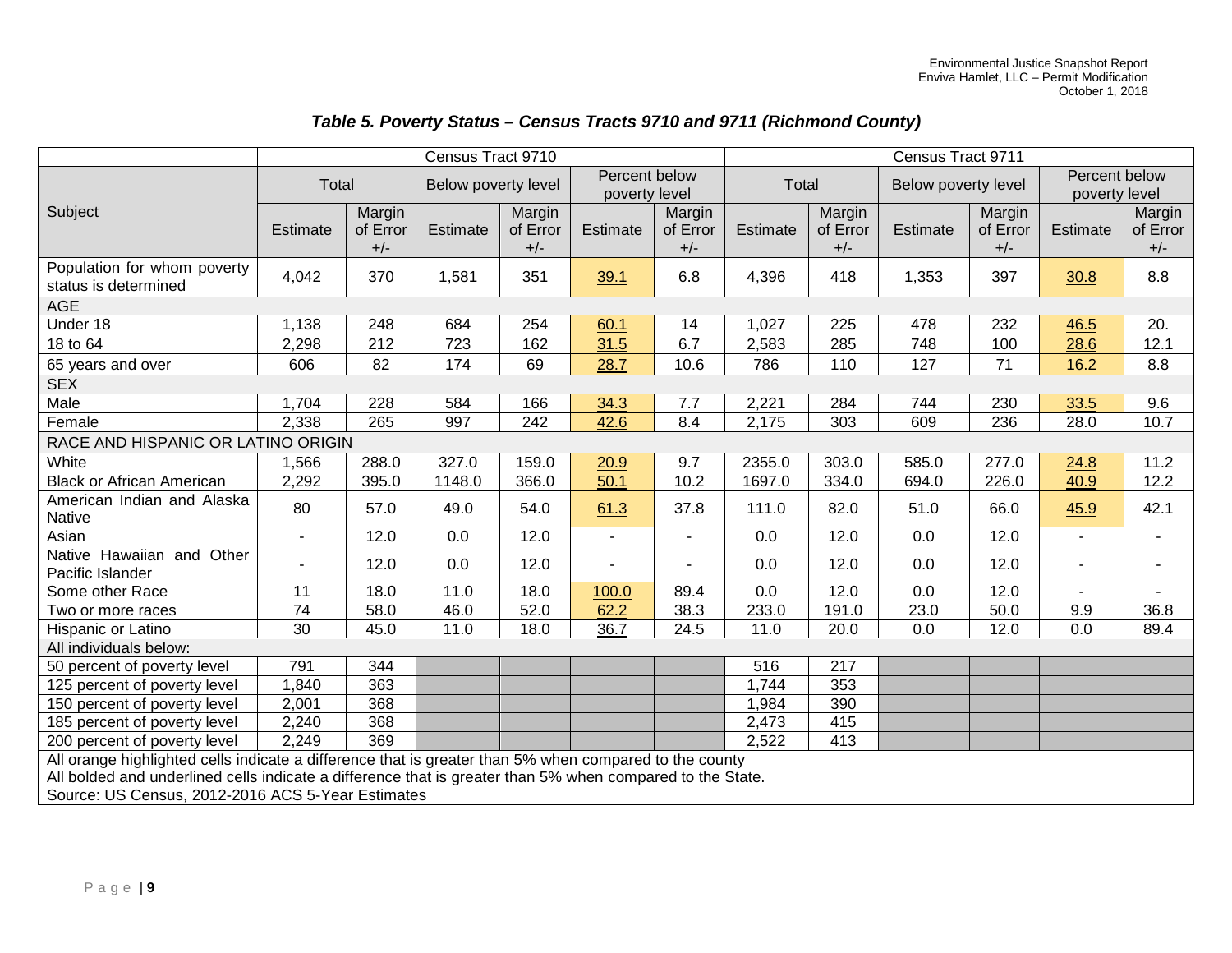|                        | Subject                       |                     | Per Capita Income<br>in Last 12 Months<br>(Dollars) |
|------------------------|-------------------------------|---------------------|-----------------------------------------------------|
| North Carolina         | Estimate<br>Per Capita Income |                     | 26,779                                              |
|                        |                               | Margin of Error +/- | 127                                                 |
| <b>Richmond County</b> | Per Capita Income             | Estimate            | 19,411                                              |
|                        |                               | Margin of Error +/- | 1,383                                               |
|                        |                               |                     | 16,743                                              |
| Census Tract 9710      | Per Capita Income             | Margin of Error +/- | 1,825                                               |
|                        |                               | Estimate            | 16,269                                              |
| Census Tract 9711      | Per Capita Income             | Margin of Error +/- | 1,890                                               |
| One Mile               | Per Capita Income             | Estimate            | 19,718                                              |
|                        |                               | Margin of Error +/- | $\blacksquare$                                      |
| Two Miles              | Per Capita Income             | Estimate            | 19,718                                              |
|                        |                               | Margin of Error +/- | $\blacksquare$                                      |

## *Table 6. Per Capita Income*

# 5 Limited English Proficiency (LEP)

Per the Safe Harbor Guidelines, should an LEP Group be identified during the pre-permit issuance process, written translations of vital documents for each eligible LEP language group that constitutes five percent or includes 1,000 members (whichever is less) of the population of persons eligible to be served or likely to be affected or encountered. If there are fewer than 50 persons in a language group that reaches the five percent trigger, then DEQ would not translate vital written materials but provide written notice in the primary language of the LEP language group of the right to receive competent oral interpretation of those written materials, free of cost. The safe harbor provisions apply to the translation of written documents only. Safe harbor guidelines are per the EPA guidance for LEP persons, and followed by DEQ when deemed appropriate. No LEP Groups were identified during the initial screening of demographic data. However, should LEP Groups be identified during the site visit, DEQ will revisit Safe Harbor Guidelines.